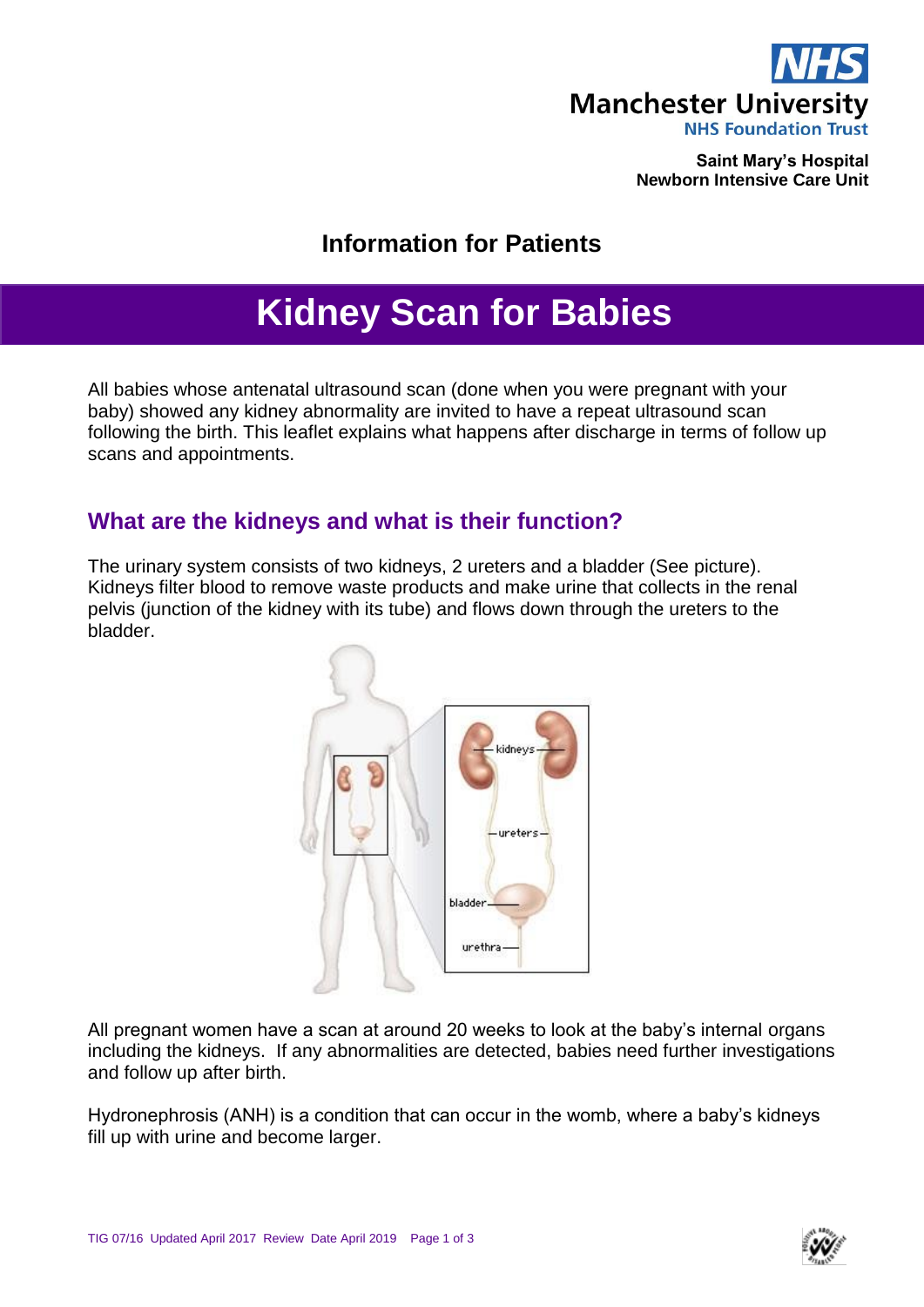1 in every 300 babies can have this problem in one or both kidneys. In over 50% of these, a kidney scan after birth will be normal. The ANH may not persist after birth, and will then not need any investigations or treatment.

#### **What are the causes of ANH?**

An abnormal kidney detected in a pregnancy ultrasound scan may be due to several reasons. Two common reasons are:

- **Obstruction:** A partial blockage to the flow of urine at the junction of the tube with its kidney (top end) or the bladder.
- **Vesico-ureteric reflux (VUR):** When the junction between the ureters and the bladder is less effective, urine can go back into the kidney (the wrong way) when baby passes urine.

## **What will happen after my baby's birth?**

Your baby will have a careful assessment by a doctor/midwife within the first 24 hours of birth – this may include a blood test to check kidney function if necessary. Please inform your doctor/ midwife if there is a history of kidney diseases in the family (ie. you as parents, or any siblings).

Before discharge, your baby will be prescribed an antibiotic to prevent urine infection (Trimethoprim). They should be given this once a day as babies with abnormalities of the kidneys are more prone to urine infections. Infections can potentially lead to scarring of the developing kidneys.

The dose of the medicine will need to be increased as your baby puts on weight. It is very important that you continue the antibiotic and get repeat prescriptions from your GP until you are told to stop it. This will be after investigations and clinic consultation.

### **How will I know if my baby has a urinary tract infection?**

If your baby is unwell in any way with poor feeding, vomiting, unexplained temperature or smelly urine, you should contact your doctor to arrange for a specimen of urine to be tested.

The sample needs to be collected in a sterile container, ideally as a 'clean catch'. This involves catching a sample by holding the sterile container in the urine stream.

### **What will happen after I go home?**

You will receive an appointment for your baby's ultrasound scan in the post. Sometimes the scan will be done before discharge, though in the majority of babies this will take place between 1–6 weeks of age. After you go home, your baby will be referred to a children's